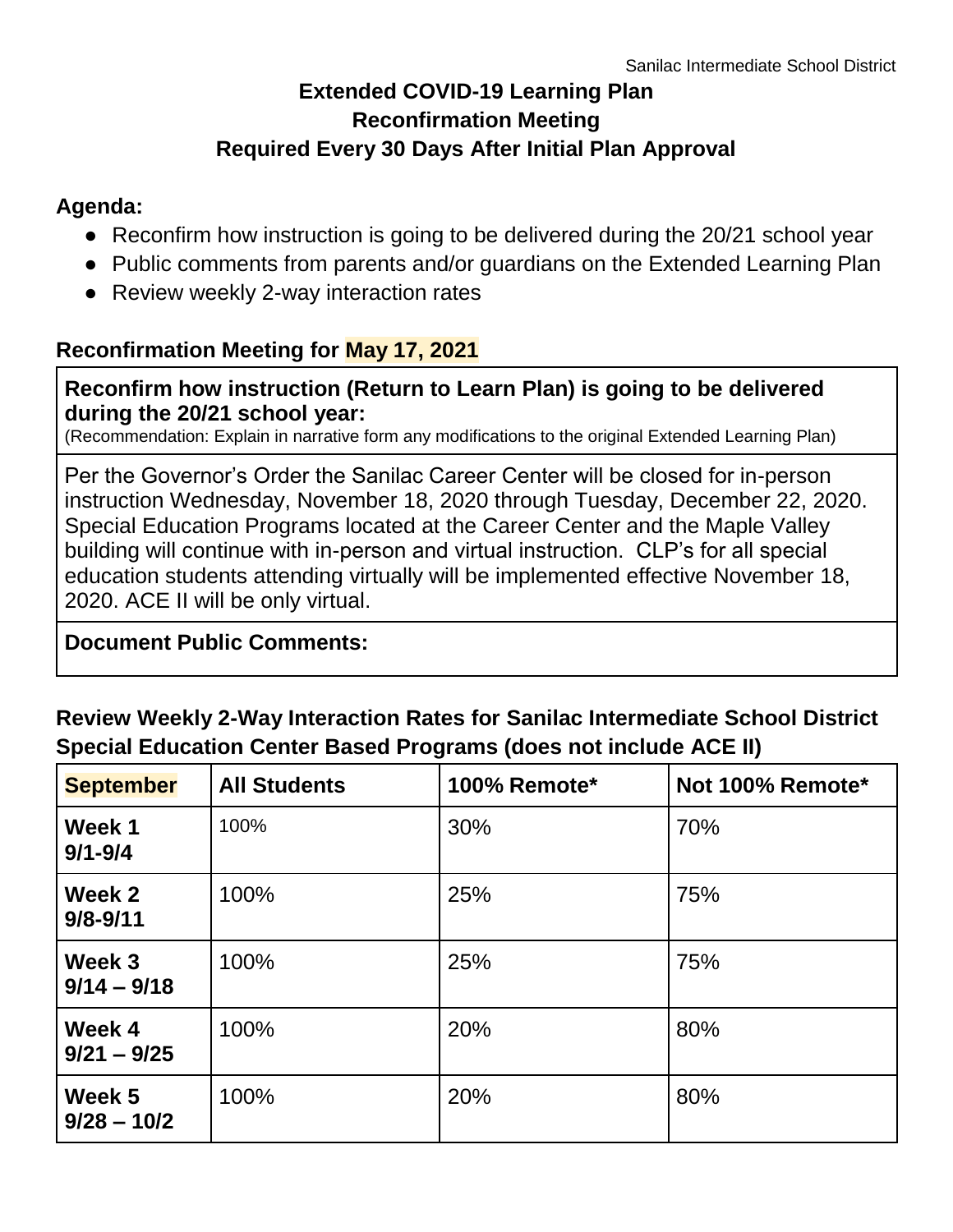| Week 6<br>$10/5 - 10/9$       | 100% | 20% | 80% |
|-------------------------------|------|-----|-----|
| Week 7<br>$10/12 - 10/$<br>16 | 100% | 20% | 80% |
| Week 8<br>10/19-10/23         | 100% | 17% | 83% |
| Week 9<br>10/26-10/30         | 100% | 17% | 83% |
| Week 10<br>$11/2 - 11/6$      | 100% | 17% | 83% |
| Week 11<br>11/9-11/13         | 100% | 17% | 83% |
| Week 12<br>11/16-11/20        | 100% | 24% | 76% |
| Week 13<br>11/23-11/24        | 100% | 24% | 76% |
| Week 14<br>11/30-12/4         | 100% | 24% | 76% |
| Week 15<br>$12/7 - 12/11$     | 100% | 36% | 64% |
| Week 16<br>12/14-12/18        | 100% | 36% | 64% |
| Week 17<br>12/21-12/22        | 100% | 37% | 63% |
| Week 18<br>$1/4 - 1/8$        | 100% | 22% | 78% |
| Week 19<br>$1/11 - 1/15$      | 100% | 29% | 87% |
| Week 20<br>$1/18 - 1/22$      | 100% | 29% | 71% |
| Week 21<br>1/25-1/29          | 100% | 22% | 78% |